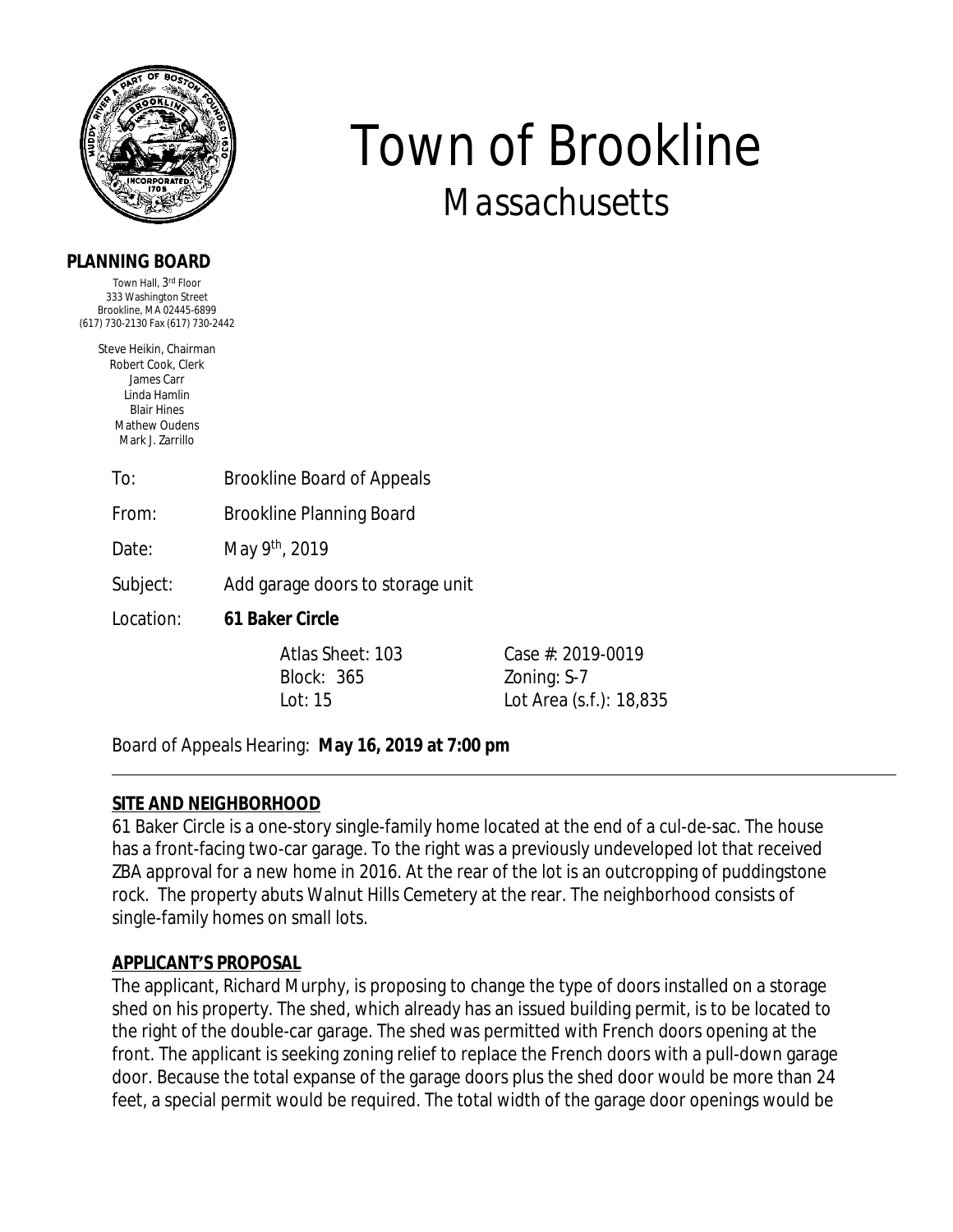28 feet and the width of the entire façade is 72 feet.

# **FINDINGS**

## **Section 6.04.14** – Design of All Off-Street Parking Facilities

|                                                   | <b>Required</b> | <b>Proposed</b> | <b>Finding</b>  |
|---------------------------------------------------|-----------------|-----------------|-----------------|
| Garage Width (as a % of<br><b>Building width)</b> | $<$ 24 feet     | 28 feet         | Special Permit* |

*\* Under Section 6.04.14.c, the ZBA may waive the requirements of Section 6.04.14 if they find that a garage facing a side or rear yard are not feasible or would result in less open space.* 

# **PLANNING STAFF ANALYSIS**

The Planning staff is hesitant to support the addition of a pull-down garage door as the façade of this storage shed. The staff finds the location of the shed to be awkward and is not sure that swapping French doors for a garage door would be an improvement. Visually, this would create the appearance of a three-car garage across the front of this already long ranch-style home. The staff recognizes that the house is located at such an angle where the impact may be minimal. The staff would like the Board to weigh in on aesthetic options for this storage shed.

## **PLANNING BOARD COMMENTS**

The Board did not support the installation of a pull down garage door for this storage shed and felt that would create too long of an expanse of garage doors across to front façade and defeat the intent of Section 6.04.14 of the By-law. The Board agreed to support the project if two pullout doors are installed and set back further from the front edge of the existing garage. The conditions were amended to reflect the Board's concerns.

## **Therefore, the Planning Board recommends approval of the site plan by Antoni Szerszunowicz dated 9/16/2015 subject to the following conditions:**

- 1. Prior to the issuance of a building permit, the applicant shall submit a final site plan, floor plans and elevations showing the storage shed set back 2 feet from the front façade of the main house with a 6-foot wide door opening, subject to the review and approval of the Assistant Director of Regulatory Planning.
- 2. The storage shed shall remain as such and not be converted to a garage for vehicular use without the approval of the Board of Appeals.
- 3. Prior to the issuance of a building permit, the applicant shall rectify the issue of their driveway apron encroachment onto the neighboring property at 55 Baker Circle.